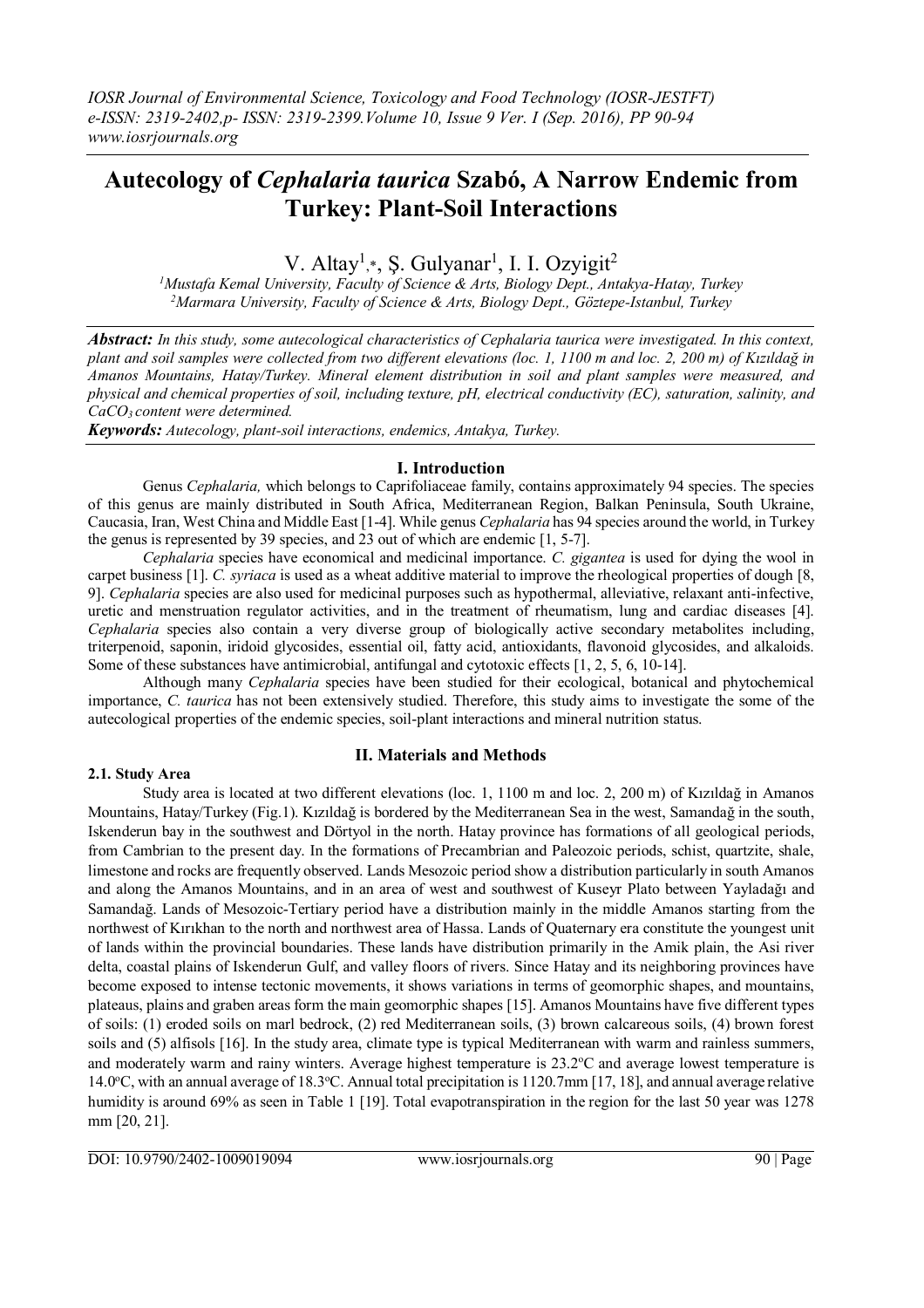*Autecology of Cephalaria taurica Szabó, A Narrow Endemic from Turkey: Plant-Soil Interactions*



**Figure 1.** Map showing the study area - Hatay/Türkiye.

Table 1. Climate data for Hatay (1954-2013)

| *Prepared using the data of General Directorate of Meteorology [19]. |  |  |                                                                                      |  |  |  |  |
|----------------------------------------------------------------------|--|--|--------------------------------------------------------------------------------------|--|--|--|--|
|                                                                      |  |  | $\lceil \ln  \cdot $ Eeb   Mar   Apr   May   Jun   Jul   Aug   San   Oet   Nay   Dec |  |  |  |  |

| Month                             | Jan            | Feb | Mar        | Apr                      | Mav                  | Jun  | Jul | Aug  | <b>Sep</b> | Oct  | Nov. | Dec | Year |
|-----------------------------------|----------------|-----|------------|--------------------------|----------------------|------|-----|------|------------|------|------|-----|------|
| Average temperature $(^{\circ}C)$ |                |     | . <u>.</u> | $\overline{\phantom{a}}$ | $\angle$ 1. $\angle$ | 24.8 |     |      |            | 20.7 | 14.2 | 9.6 | 18.3 |
| Average high $(^{\circ}C)$        | $\overline{ }$ |     | ıΩ<br>10.3 | ن کا ک                   | 26.4                 | 29.2 |     |      |            |      | 20.2 |     |      |
| Average low $(^{\circ}C)$         | 4.             |     |            | ن که 1                   | 16.3                 | 20.8 |     | 24.5 |            |      | 9.4  |     | 14   |

## **2.2. Plant and Soil Analysis**

Plant (root, stem and leaf) and soil samples were collected from two different localities in Kızıldağ. Plant samples (root, stem, and leaf) were oven-dried at 80°C for 48 hours, milled in micro hammer cutter and passed through 1.5-mm sieve. 0.5 g of samples were weighed and transferred into Teflon vessels and then 8 ml 65% HNO<sub>3</sub> was added. Then, samples were mineralized in microwave oven at 145 °C for 5 min., at 165 °C for 5 min. and at 175 °C for 20 min. After cooling, samples were filtered by Whatman filters and made up to 50 ml with ultrapure water. Standard solutions were prepared by using multi element stock solutions-1000 ppm (Merck) and K and Na measurements were conducted by Inductively Coupled Plasma Atomic Emission Spectroscopy (ICP-AES). N and P were determined by the methods outlined in detail in Kacar & Katkat [22].

500 g of soil samples were taken from a depth of 30 cm in both localities. The pH was determined by Hanna 211 pH meter; total soluble salt (TSS) and conductivity values were measured by Hanna E.C. 211 conductivity meter; soil texture was determined with Bouyoucos Hydrometer; CaCO<sub>3</sub> was measured by Scheibler calcimeter; modified Kjeldahl method was used for total N analysis; P concentration was determined by using Olsen method; all measurements were taken according to the methods outlined in detail in Ozturk et al. [23]. K and Na concentrations were measured by using ICP-AES.

## **III. Results and Discussion**

Soil analysis showed that *C. taurica* prefers loamy soils (Table 2). The pH values were measured as 8.10 for location 1 and 8.09 for location 2, indicating that *C. taurica* well adopted to grow on moderate alkaline soils. CaCO<sup>3</sup> concentrations were determined as 8.247% in location 1 and 8.351% in location 2. This showed that *C. taurica* prefers moderate levels of CaCO3. Average total soluble salt (TSS) were determined as 0.0256% in location 1 and 0.0273% in location 2, indicating that *C. taurica* prefers non-saline soils. Electrical conductivity values were measured as 0.119 mS/cm in location 1 and 0.172 mS/cm in location 2, supporting that study area has non-saline soil type. This is also attributable to the improved soil drainage conditions since the year 1975 to control runoff flows and salinity levels in the region [18]. The soil survey conducted in the region in 1962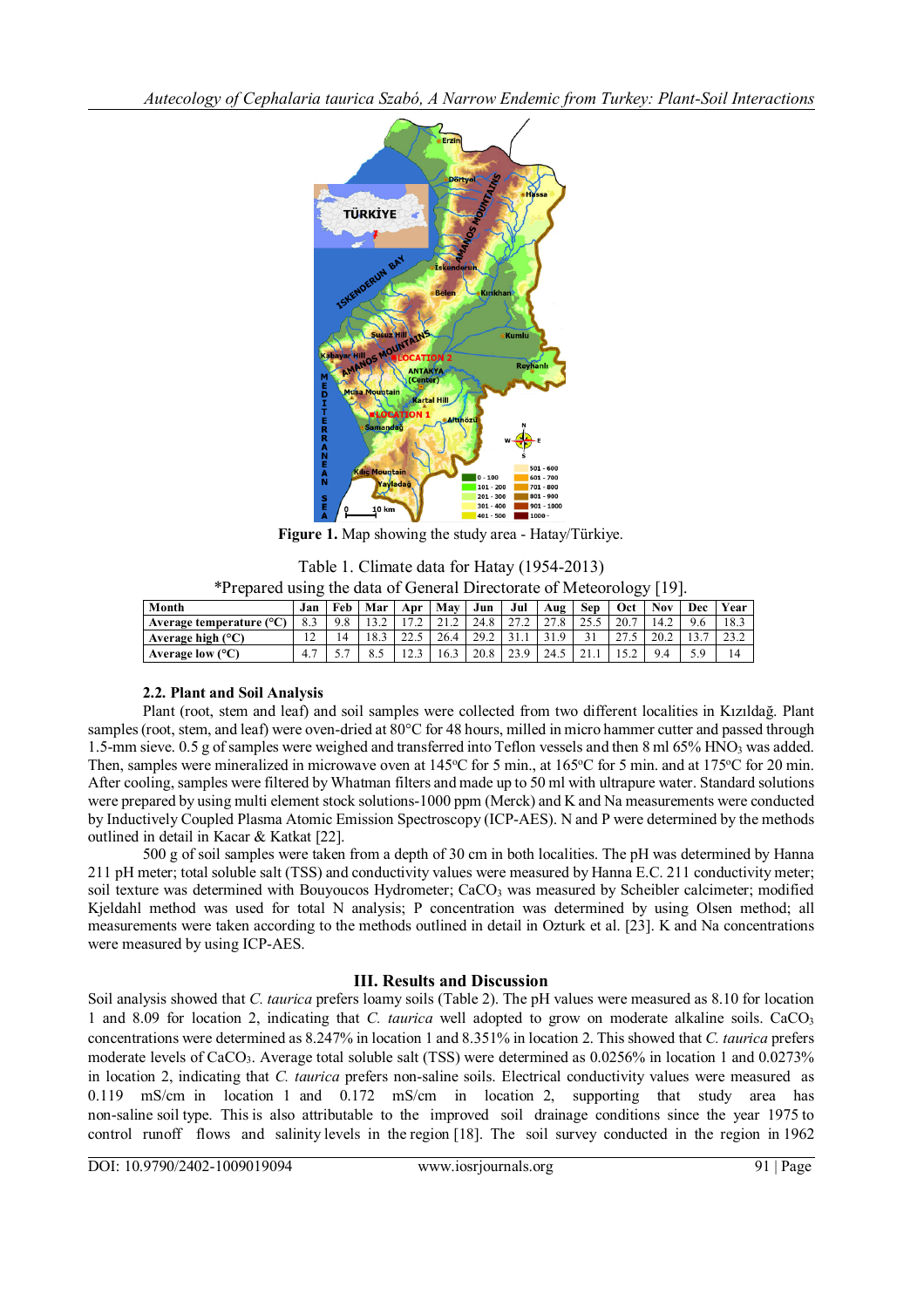showed that the TSS ranged from 0.054 to 0.321% [18]. On the other hand, our results showed the TSS was between 0.0256 and 0.0273%, indicating a large portion of TSS was leached away from the region.

|                | Location $1(1100 \text{ m})$ | Location $2(200 \text{ m})$ |
|----------------|------------------------------|-----------------------------|
| <b>Texture</b> | Loamy $(L)$                  | Loamy $(L)$                 |
| $CaCO3(\%)$    | 8.247                        | 8.351                       |
| $EC$ (mS/cm)   | 0.119                        | 0.172                       |
| TSS(%)         | 0.0256                       | 0.0273                      |
| pН             | 8.10                         | 8.09                        |
| N(%            | 0.04                         | 0.035                       |
| $P(\%)$        | 0.000194                     | 0.00022                     |
| $K(\%)$        | 0.0186                       | 0.05213                     |
| Na(%)          | 0.0041                       | 0.0084                      |

**Table 2.** Physical analysis of the soils supporting *C. taurica*.

N amount of soil was measured as 0.04% at location 1 and 0.035% at location2 (Table 2). In plant parts, N amount was measured as 1.96% in root, 1.54% in stem and 1.35% in leaf at location 1, and1.67% in root, 1.83% in stem and 1.61% in leaf at location 2 (Table 3). Tuzuner [29] reported that percentage of N in soils is between 0.1% and 0.15%. Therefore, soil type in both locations represented the characteristics of nitrogen-poor soils. On the other hand, the soils of the Amik Plain that are undergone intensive agriculture have 0.000138% or (1.38 ppm) total N in the 0 to 20 cm depth of the surface soil all over the Plain [17]. According to Ozdemir & Ozturk [24], average N content in plant parts is within normal ranges, implying that *C. taurica* is capable of taking required N from the nitrogen-poor soil.

Soil nitrogen availability depends on the location and seasonal factors such as precipitation, temperature, wind, soil type and pH [25], and uptake of this nitrogen by plant strongly supported by adaptability of plant in its environment. In addition, mycorrhizal fungal activity enhances N uptake and its translocation by acquiring nitrate (NO<sup>3</sup> - ), ammonium (NH<sup>4</sup> + ) and amino acids for its host species [26-28]. Therefore, availability of required N by *C. taurica* from nitrogen-poor soil can be explained by either adaptation mechanisms favoring in the way of high accumulation of N or presence of mycorrhizal fungal activity.

|                    |          | <b>Location 1</b> |          | <b>Location 2</b> |             |          |  |  |
|--------------------|----------|-------------------|----------|-------------------|-------------|----------|--|--|
| <b>Plant Parts</b> | Root     | <b>Stem</b>       | Leaf     | Root              | <b>Stem</b> | Leaf     |  |  |
| N(%)               | 1.96     | 1.54              | 1.35     | 1.67              | 1.83        | 1.61     |  |  |
| $P(\%)$            | 0.005253 | 0.01724           | 0.006717 | 0.007561          | 0.024626    | 0.02761  |  |  |
| $K(\%)$            | 0.48     | 1.1819            | 0.6598   | 1.1760            | 1.4687      | 1.6583   |  |  |
| Na(%)              | 0.01773  | 0.020068          | 0.022325 | 0.066893          | 0.038634    | 0.078221 |  |  |

**Table 3.** Chemical analysis of plant parts in *C. taurica*

P content in soil was measured as 0.000194% in location 1 and 0.00022% in location 2. According to Tuzuner [29], average P concentration varies between 0.0006% and 0.0009%. Therefore, percentage of P in study area shows phosphorus-poor soil characteristics. In plant parts, P concentration was measured as 0.005253% in root, 0.01724% in stem and 0.006717% in leaf at location 1, and 0.007561% in root, 0.024626% in stem and 0.02761% in leaf at location 2. Average P content in plants is usually accepted as 0.2% [30]. Although P uptake and accumulation of *C. taurica* were lower than usual, it is able to sufficiently form healthy populations in its restricted habitat.

K concentration in soil was measured as  $0.0186\%$  and  $0.05213\%$  in location 1 and 2 respectively. In plant parts, concentration of K was measured as 0.48% in root, 1.18% in stem and 0.6598% in leaf samples at location 1, and 1.176% in root, 1.469% in stem and 1.658% in leaf samples at location 2. According to Tuzuner [29], accepted value of K percentage in soil lie between 0.013% and 0.058%. Therefore, average K concentrations in both locations are within the normal ranges. Epstein [30] reported that average K content in plants is around 1%. Our findings are slightly higher than this limit.

Soil Na concentration was measured as 0.0041% at location 1 and 0.0084% at location 2. In plant parts, Na concentrations were measured as 0.0177% in root, 0.0200% in stem, and 0.0223% in leaf at location 1 and 0.0669% in root, 0.0386% in stem, and 0.0782% in leaf at location 2.

Studies indicated that soils of *C. taurica* were mainly salt-free  $(0.1\%<\math>Na)$  and this is also supported with EC values of 0.119 and 0.172 mS/cm [22, 31]. Na concentration in *C. taurica* is within the accepted values [22, 30]. This shows that *C. taurica* may have a higher Na accumulation capacity in salt-free soils. Akis [18] reported soil salinity decreased and texture got coarser as the elevation increased in the Amik Plain.

*C. taurica* shows most of the attributes of narrow endemics including narrow geographical range, a few population, small and declining population size, need for specialized ecological niches, and stable and constant growing environment [32]. Soil properties, altitude, climate, precipitation and temperature of *C. taurica*'s habitat,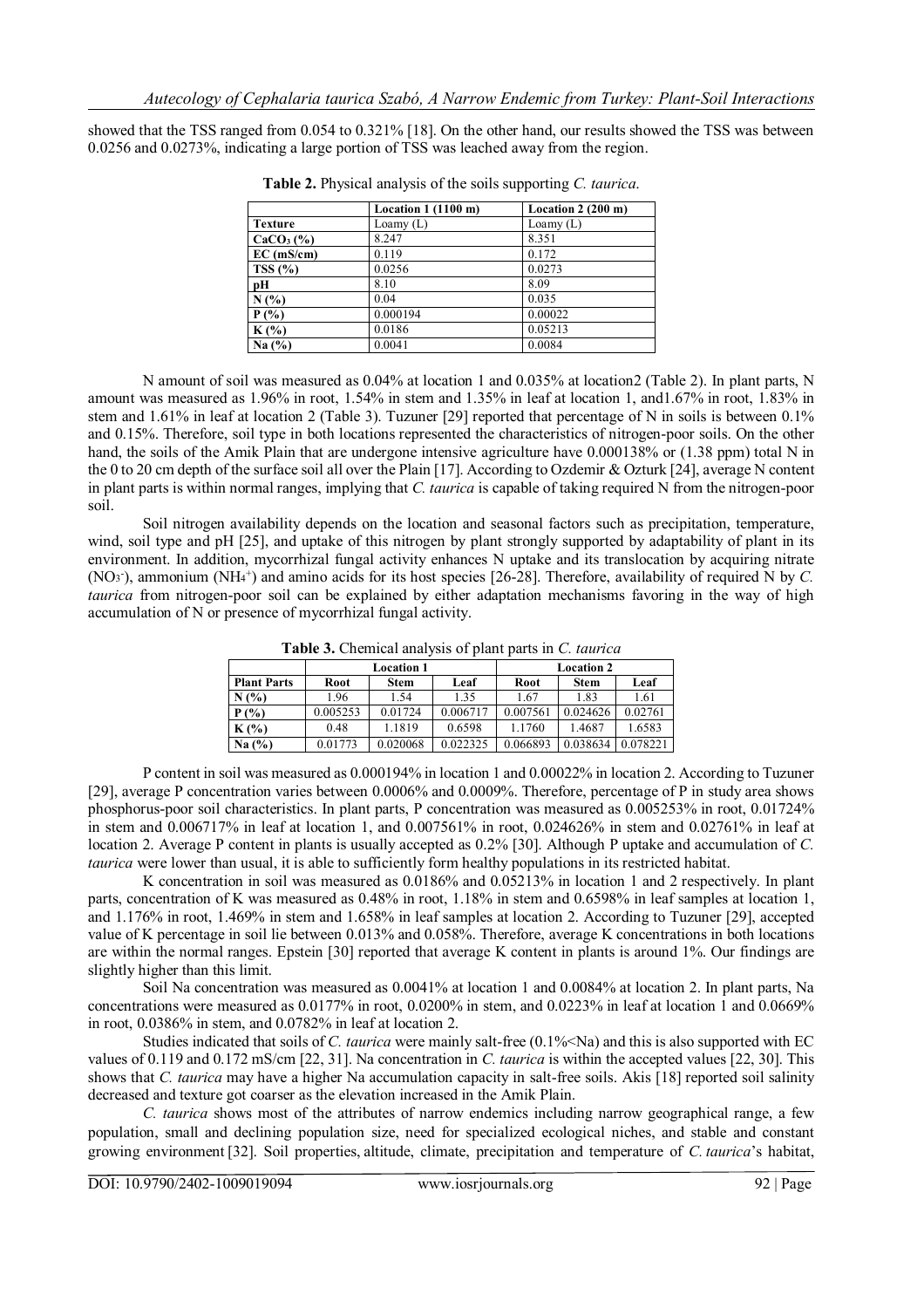showed that the TSS ranged from 0.054 to 0.321% [18]. On the other hand, our results showed the TSS was between 0.0256 and 0.0273%, indicating a large portion of TSS was leached away from the region.

|                | Location $1(1100 \text{ m})$ | Location $2(200 \text{ m})$ |
|----------------|------------------------------|-----------------------------|
| <b>Texture</b> | Loamy $(L)$                  | Loamy $(L)$                 |
| $CaCO3(\%)$    | 8.247                        | 8.351                       |
| $EC$ (mS/cm)   | 0.119                        | 0.172                       |
| TSS(%)         | 0.0256                       | 0.0273                      |
| pН             | 8.10                         | 8.09                        |
| N(%            | 0.04                         | 0.035                       |
| $P(\%)$        | 0.000194                     | 0.00022                     |
| $K(\%)$        | 0.0186                       | 0.05213                     |
| Na(%)          | 0.0041                       | 0.0084                      |

**Table 2.** Physical analysis of the soils supporting *C. taurica*.

N amount of soil was measured as 0.04% at location 1 and 0.035% at location 2 (Table 2). In plant parts, N amount was measured as 1.96% in root, 1.54% in stem and 1.35% in leaf at location 1, and 1.67% in root, 1.83% in stem and 1.61% in leaf at location 2 (Table 3). Tuzuner [29] reported that percentage of N in soils is between 0.1% and 0.15%. Therefore, soil type in both locations represented the characteristics of nitrogen-poor soils. On the other hand, the soils of the Amik Plain that are undergone intensive agriculture have 0.000138% or (1.38 ppm) total N in the 0 to 20 cm depth of the surface soil all over the Plain [17]. According to Ozdemir  $\&$ Ozturk [24], average N content in plant parts is within normal ranges, implying that *C. taurica* is capable of taking required N from the nitrogen-poor soil.

Soil nitrogen availability depends on the location and seasonal factors such as precipitation, temperature, wind, soil type and pH [25], and uptake of this nitrogen by plant strongly supported by adaptability of plant in its environment. In addition, mycorrhizal fungal activity enhances N uptake and its translocation by acquiring nitrate (NO3-), ammonium (NH4+) and amino acids for its host species [26-28]. Therefore, availability of required N by *C. taurica* from nitrogen-poor soil can be explained by either adaptation mechanisms favoring in the way of high accumulation of N or presence of mycorrhizal fungal activity.

|                    |          | <b>Location 1</b> |          | <b>Location 2</b> |          |          |  |  |
|--------------------|----------|-------------------|----------|-------------------|----------|----------|--|--|
| <b>Plant Parts</b> | Root     | <b>Stem</b>       | Leaf     | Root              | Stem     | Leaf     |  |  |
| N(%)               | 1.96     | 1.54              | 1.35     | 1.67              | 1.83     | 1.61     |  |  |
| $P(\%)$            | 0.005253 | 0.01724           | 0.006717 | 0.007561          | 0.024626 | 0.02761  |  |  |
| $K(\%)$            | 0.48     | 1.1819            | 0.6598   | 1.1760            | 1.4687   | 1.6583   |  |  |
| Na(%)              | 0.01773  | 0.020068          | 0.022325 | 0.066893          | 0.038634 | 0.078221 |  |  |

**Table 3.** Chemical analysis of plant parts in *C. taurica*

P content in soil was measured as 0.000194% in location 1 and 0.00022% in location 2. According to Tuzuner [29], average P concentration varies between 0.0006% and 0.0009%. Therefore, percentage of P in study area shows phosphorus-poor soil characteristics. In plant parts, P concentration was measured as 0.005253% in root, 0.01724% in stem and 0.006717% in leaf at location 1, and 0.007561% in root, 0.024626% in stem and 0.02761% in leaf at location 2. Average P content in plants is usually accepted as 0.2% [30]. Although P uptake and accumulation of *C. taurica* were lower than usual, it is able to sufficiently form healthy populations in its restricted habitat.

K concentration in soil was measured as 0.0186% and 0.05213% in location 1 and 2 respectively. In plant parts, concentration of K was measured as 0.48% in root, 1.18% in stem and 0.6598% in leaf samples at location 1, and 1.176% in root, 1.469% in stem and 1.658% in leaf samples at location 2. According to Tuzuner [29], accepted value of K percentage in soil lie between 0.013% and 0.058%.Therefore, average K concentrations in both locations are within the normal ranges. Epstein [30] reported that average K content in plants is around 1%. Our findings are slightly higher than this limit.

Soil Na concentration was measured as 0.0041% at location 1 and 0.0084% at location 2. In plant parts, Na concentrations were measured as 0.0177% in root, 0.0200% in stem, and 0.0223% in leaf at location 1 and 0.0669% in root, 0.0386% in stem, and 0.0782% in leaf at location 2.

Studies indicated that soils of *C. taurica* were mainly salt-free  $(0.1\%<\math>Na)$  and this is also supported with EC values of 0.119 and 0.172 mS/cm [22, 31]. Na concentration in *C. taurica*is within the accepted values [22, 30]. This shows that *C. taurica* may have a higher Na accumulation capacity in salt-free soils. Akis [18] reported soil salinity decreased and texture got coarser as the elevation increased in the Amik Plain.

*C. taurica* shows most of the attributes of narrow endemics including narrow geographical range, a few population, small and declining population size, need for specialized ecological niches, and stable and constant growing environment [32]. Soil properties, altitude, climate, precipitation and temperature of *C. taurica*'s habitat,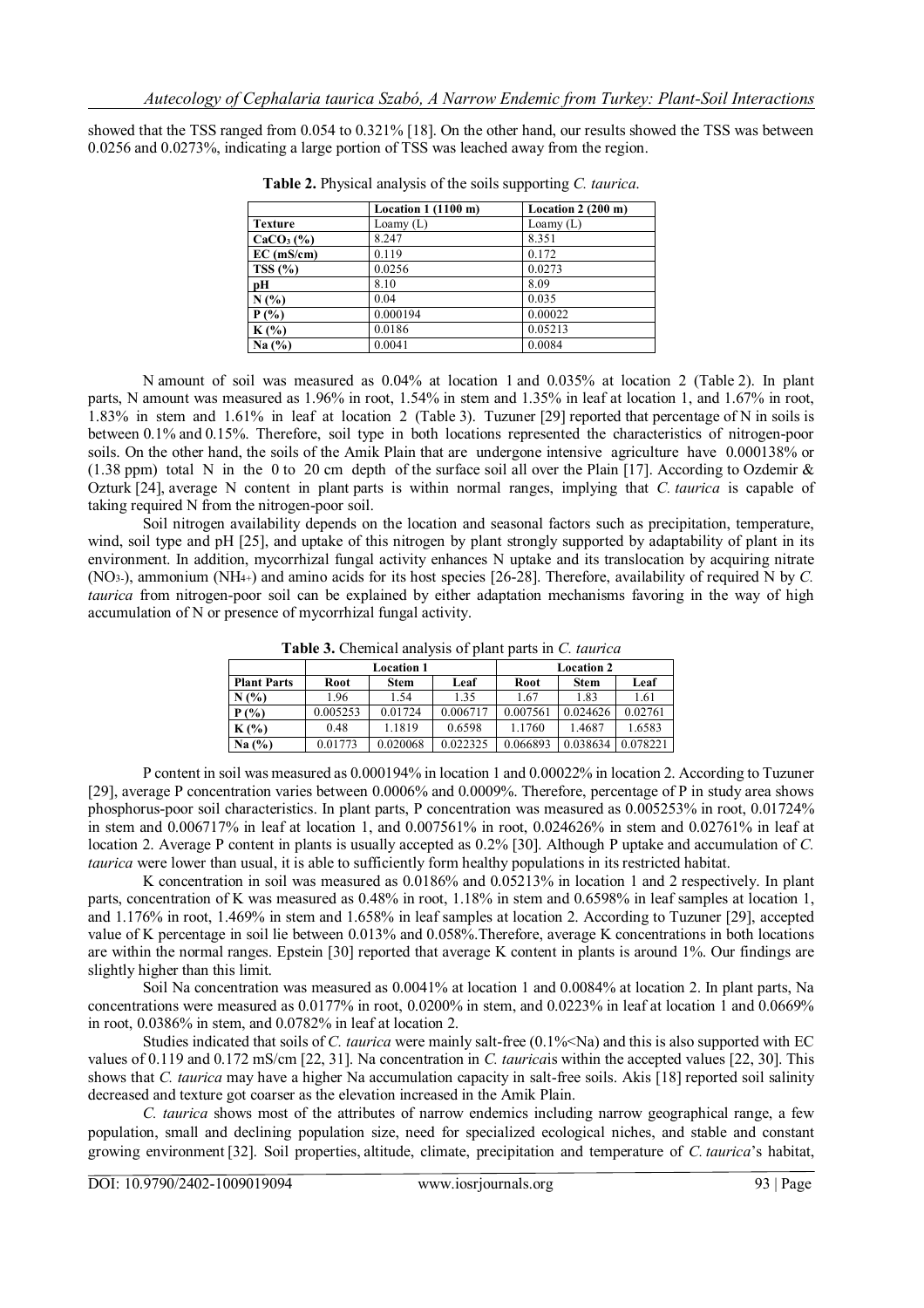and obtained plant-soil mineral element distribution results support the general attributes of narrow endemics earlier mentioned in this study. Since endemic species are much more vulnerable to extinction at much higher rates than other species, they must be given priority, and monitored carefully in order to preserve the genetic diversity of these species. In addition, ecological studies about these endemic species should be supported with comprehensive physiological and molecular studies.

This study showed that soil properties, altitude, climate, precipitation and temperature of *C. taurica*'s habitat, and obtained plant-soil mineral element distribution supported the general attributes of narrow endemics. Akis [20] determined moisture characteristics of the soils in the landscape of the studied area. The soils showed no more than 3.8 kPa negative pressure to utilize soil water by plants and soil matric potential values ranged from 3.8 to 16 kPa for the 30 cm thickness of the surface soil. In a simulation study of the soil moisture content of the same study area, matric potential ranged from zero negative pressure (saturation with water) to 23 kPa pressure [21]. Therefore, *C. taurica*, being a narrow endemic, must be given priority, and monitored carefully in order to preserve the genetic diversity of this species since endemic species are much more vulnerable to extinction at much higher rates than other species. In addition, ecological studies about these endemic species should be supported with comprehensive physiological and molecular studies to promote the understanding about these narrow endemics.

#### **Acknowledgement**

We are thankful to Mr. M. E. Uras and R. Vatansever for their help during the preparation of this manuscript.

#### **References**

- [1] R. S. Gokturkand H. Sumbul, A taxonomic revision of the genus *Cephalaria* (Caprifoliaceae) in Turkey, *Turk. J. Bot*., 38, 2014, 927- 968.
- [2] S. Kirmizigul, N. B. Sarikahya, H. Sumbul, R. S. Gokturk, N. Yavasoglu, M. Pekmez, and N. Arda, Fatty acid profile and biological data of four endemic *Cephalaria* species grown in Turkey, *Rec. Nat. Prod*., 6(2), 2012, 151-155.
- [3] P. Kayce and S. Kirmizigul, Chemical constituents of two endemic *Cephalaria* species, *Rec. Nat. Prod.,* 4(3), 2010, 141-148.
- [4] D. Godjevac, V. Vajs, N. Menkovic, V. Tesevic, P. Janackovic and S. Milosavljevic, Flavonoids from flowers of *Cephalaria pastricensis*  and their antiradical activity, *J. Serb. Chem. Soc.,* 69(11), 2004, 883-886.
- [5] N. B. Sarikahya, P. Kayce, E. Halay, R. S. Gokturk, H. Sumbul and S. Kirmizigul, Phytochemical analysis of the essential oils of 10 endemic *Cephalaria* species from Turkey, *Nat. Prod. Res.,* 27(9), 2013, 830-833.
- [6] N. B. Sarikahya, E. O. Ucar, P. Kayce, S. Gokturk, H. Sumbul, N. Arda and S. Kirmizigul, Fatty acid composition and antioxidant potential of ten *Cephalaria* species, *Rec. Nat. Prod.,* 9(1), 2015, 116-123.
- [7] A. Guner, S. Aslan, T. Ekim, M. Vural and M. T. Babaç (eds.), *Turkiye Bitkileri Listesi (Damarlı Bitkiler)*, (Nezahat Gökyiğit Botanik Bahçesi ve Flora Araştırmaları Derneği Yayını, Istanbul-Türkiye, 2012).
- [8] M. M. Karaoglu, *Cephalaria syriaca* addition to wheat flour dough and effect on rheological properties, *International Journal of Food Science and Technology,* 41(Supl.), 2006, 37-46.
- [9] M. M. Karaoglu, Influence of *Cephalaria syriaca* addition on physical and sensorial properties of wheat bran bread, *International Journal of Food Properties,*14(1), 2011, 124-133.
- [10] S. Kirmizigul, H. Anil and M. E. Rose, Triterpenoid glycoside from *Cephalaria transsylvanica. Phytochemistry,* 39, 1995, 1171-1174.
- [11] S. Kirmizigul, H. Anil, F. Ucar and K. Akdemir, Antimicrobial and antifungal activities of three new triterpenoid glycosides, *Phytotheraphy Research,* 10, 1996, 274-276.
- [12] N. B. Sarikahya and S. Kirmizigul, Antimicrobial triterpenoid glycosides from *Cephalaria scoparia, J. Nat. Prod.,* 73, 2010, 825-830.
- [13] I. S. Movsumov, E. A. Garaev and M. I. Isaev, Flavonoids from *Cephalaria gigantea* flowers, *Chemistry of Natural Compounds,* 42(6), 2006, 677-680.
- [14] S. Pasi, N. Aligiannis, A. L. Skaltsounis and I. B. Chinou, A new lignan glycoside and other constituents from *Cephalaria ambrosioides, Nat. Prod. Lett.,* 16(6), 2002, 365-370.
- [15] Anonymous, 2015a, The Official Website of Governorship of Hatay, http://www.hatay.gov.tr.
- [16] Y. Akman, Apercu Preliminaire Sur Les Conditions Phytosocioloqiques De La Chaine De L'amanous Dans La Region Du Hatay (I-II-III),*Com De La Fac-Des Sicid'ank. Serie C, Tome,* 1973.
- [17] V. Uygur, A. Irvem, S. Karanlik and R. Akis, Mapping of total nitrogen, available phosphorous and potassium in Amik Plain, Turkey, *Environmental Earth Sciences*, 59(5), 2010, 1129-1138.
- [18] R. Akis, Spatial variability of soil solute and saturated hydraulic conductivity affected by undrained water table conditions, *Precision Agriculture*, 16(3), 2015a, 330-359.
- [19] Anonymous, 2015b, The Official Website of Turkish State Meteorological Service, http://www.mgm.gov.tr.
- [20] R. Akis, Tansiyometrik nem potansiyelinin yüzey altı drenajlı ağır killi toprakta mevsimsel yağışlara bağlı dağılımı, *Tarım Bilimleri Dergisi*, 21(1), 2015b, 1-12.
- [21] R. Akis, Simulation of Tile drain flows in an alluvial clayey soil using HYDRUS 1D, *American-Eurasian J. Agric. & Environ. Sci.*, 16(4), 2016, 801-813.
- [22] B. Kacar and V. Katkat, *Bitki Besleme (5. Baskı)* (Nobel Yayın Dağıtım, 2010, 849 pp., Ankara-Türkiye).
- [23] M. Ozturk, M. Pirdal and F. Ozdemir, *Bitki Ekolojisi Uygulamalari* (Ege Universitesi Basimevi, Bornova, Izmir, 1997, 107 pp).
- [24] F. Ozdemir and M. Ozturk, Bati Anadolu'da yayilis gosteren *Capparis* L. turlerinin bireysel ekolojisi uzerinde bir arastirma, *Turk. J. Bot.,* 20, 1996, 117-125.
- [25] C. Masclaux-Daubresse, F. Daniel-Vedele, J. Dechorgnat, F. Chardon, L. Gaufichon and A. Suzuki, Nitrogen uptake, assimilation and remobilization in plants: challenges for sustainable and productive agriculture, *Annals of Botany*,105(7), 2010, 1141-1157.
- [26] H. R. Jin, J. Liu, J. Liu and X. Huang, Forms of nitrogen uptake, translocation, and transfer via arbuscular mycorrhizal fungi: A review, *Science China Life Sciences,* 55(6), 2012, 474-482.